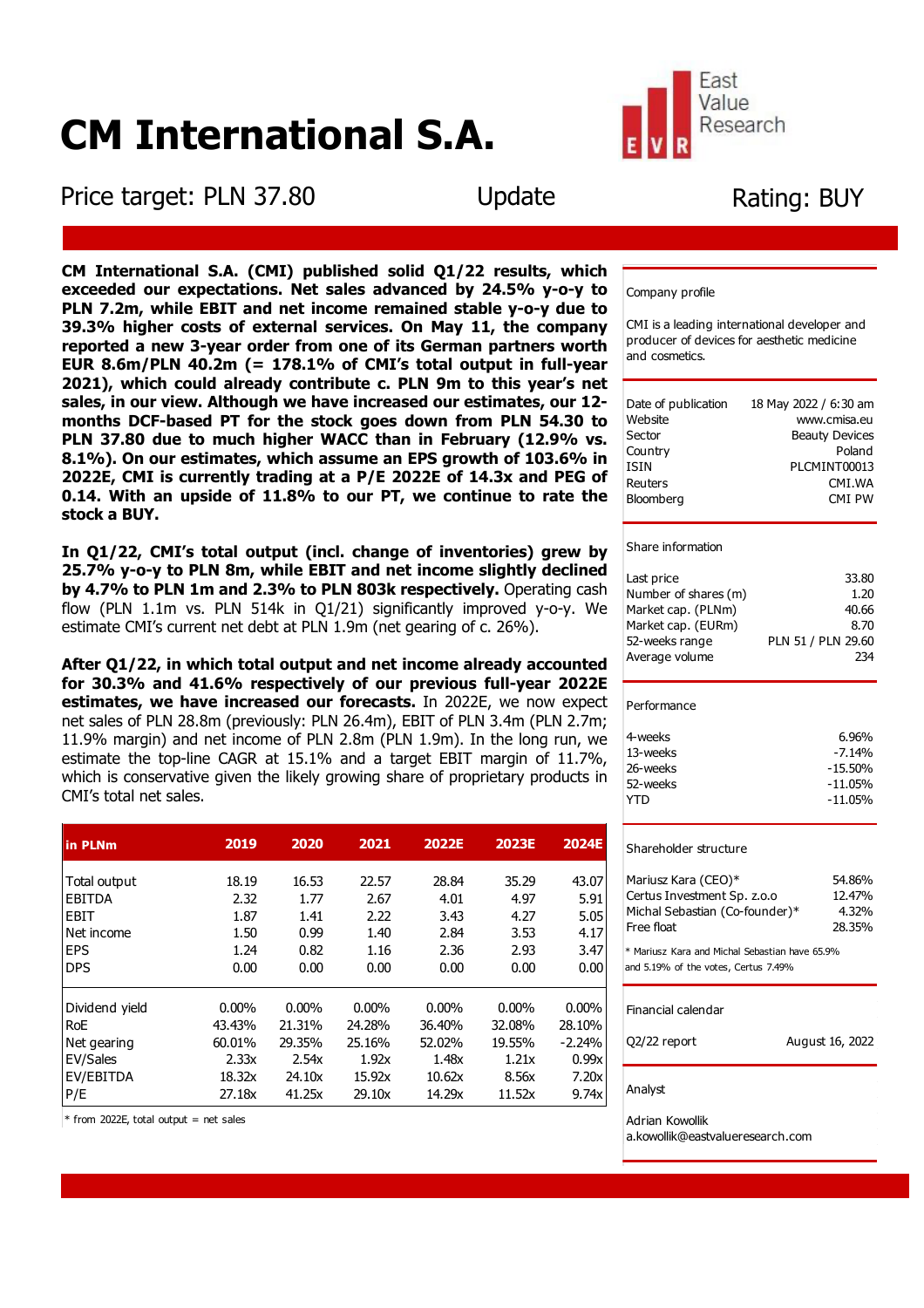## **Q1/22 results**

## **Revenues and Profitability**

In Q1/22, CM International generated a total output of PLN 8m (+25.7% y-o-y), which was higher than its actual net sales (+24.5% to PLN 7.2m). Again, crucial were sales to German (40.2% share) and Spanish (37%) distributors, which accounted for by far the highest share of total net sales.

|                      |              |       | change      |
|----------------------|--------------|-------|-------------|
| in PLNm              | Q1/22        | Q1/21 | $V - O - V$ |
| <b>Total output</b>  | 8.00         | 6.37  | 25.7%       |
| <b>Net sales</b>     | 7.18         | 5.76  | 24.5%       |
| <b>EBITDA</b>        | 1.12         | 1.16  | $-3.0%$     |
| <b>EBITDA</b> margin | <i>14.0%</i> | 18.1% |             |
| <b>EBIT</b>          | 1.00         | 1.05  | $-4.7%$     |
| <b>EBIT</b> margin   | 12.5%        | 16.5% |             |
| <b>Net income</b>    | 0.80         | 0.82  | $-2.3%$     |
| Net margin           | <i>10.0%</i> | 12.9% |             |

Source: Company information, East Value Research GmbH

Between January and March 2022, CMI's gross margin deteriorated from 33.2% in Q1/21 to 26.8% due to 39.3% higher costs of external services (we believe commissions for distribution partners). This led to a slight decline of both EBIT and net income y-o-y, although all other operating expenses increased less than net sales.

At the end of March 2022, CMI had 55 full-time employees plus 9 project-based staff and freelancers  $(31/12/2021: 57$  FTE + 8 project-based staff).

## **Balance sheet and Cash flow**

At the end of March 2022, CMI had equity of PLN 7.2m, which corresponds to an equity ratio of 34%. Fixed assets increased from PLN 6m in Q1/21 to PLN 9.4m due to, in our view, the ongoing expansion of CMI's existing production facility. We estimate the net debt as of 31/03/2022 at PLN 1.9m.

Between January and March 2022, CM International strongly improved its operating cash flow from PLN 514k in Q1/21 to PLN 1.1m, which stemmed from PLN 2.8m lower short-term non-financial debt. Cash flow from investing increased from PLN -93k to PLN -1m due to the ongoing expansion of the company's headquarters and production facility in Wilczyce. Cash flow from financing equalled PLN 532k (Q1/21: PLN -157k) due to the raise of additional debt. Between January and March 2022, CMI's cash position increased by PLN 630k.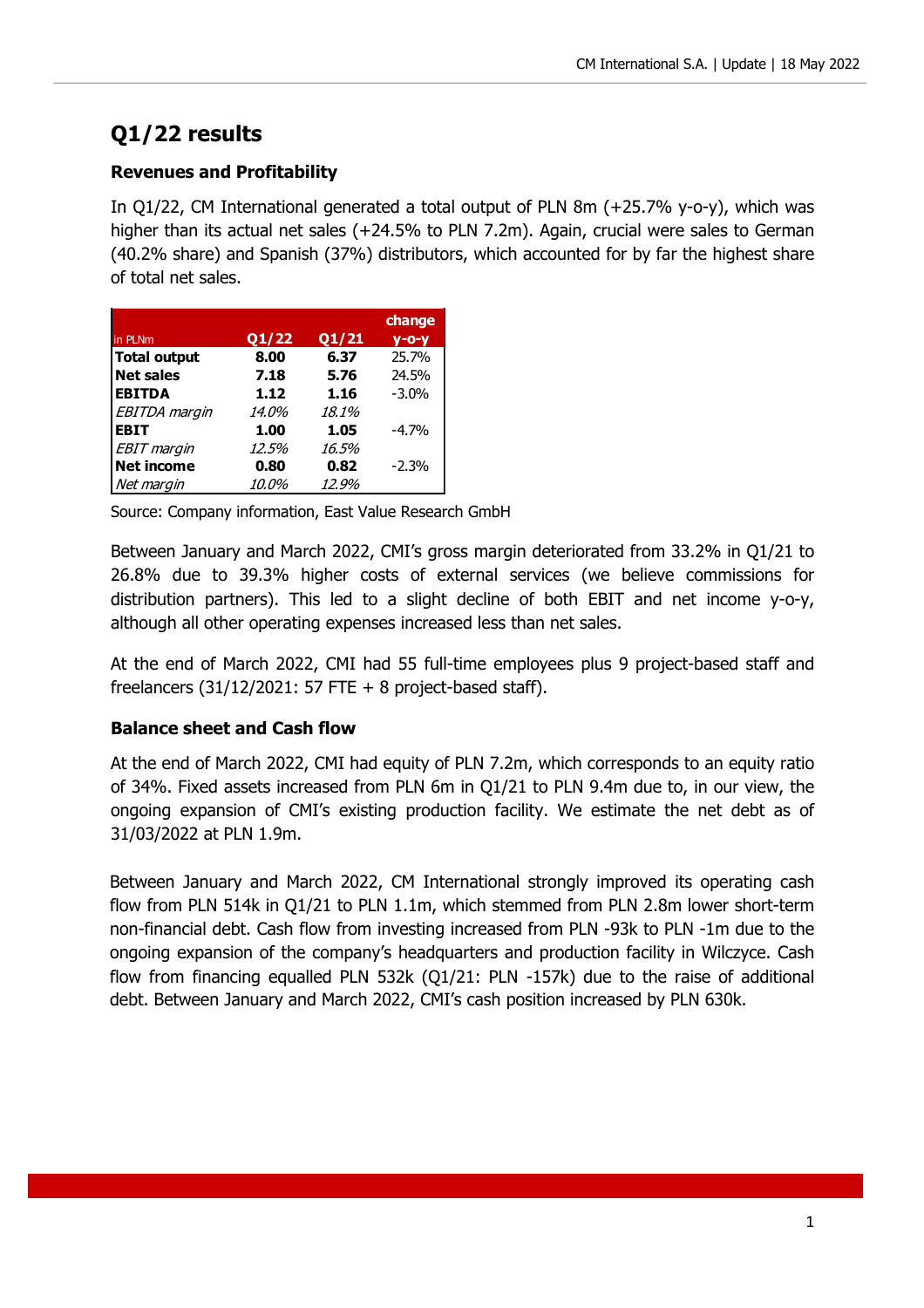## **Financial forecasts**

#### **Revenues and Profitability**

CMI's Q1/22 results were solid and better than we had anticipated. Thus, we have decided to increase our forecasts for full-year 2022E. Another reason for our decision is also the new contract from May with one of the company's German distribution partners over EUR 8.6m/PLN 40.2m until 2025E. We expect that only this contract, which relates to a proprietary device for face care including additional components, will contribute net sales of c. PLN 9m this year.

Our updated forecasts for 2022E look as follows: Net sales – PLN 28.8m (previously: PLN 26.4m), EBIT margin – 11.9% (10.2%), net income – PLN 2.8m (PLN 1.9m). In our opinion, net sales will grow at a CAGR of 15.1% in the long run (previously: 12.8%) and will be driven by proprietary products (exp. CAGR of 19.2%). For the EBIT margin, we expect a target value of 11.7% in the long run.

| in PLNm                                           | 2022E | <b>2023E</b> | <b>2024E</b> |
|---------------------------------------------------|-------|--------------|--------------|
| <b>Proprietary products</b>                       | 10.74 | 13.75        | 17.40        |
| (% of sales)                                      | 37.3% | $.39.0\%$    | 40.4%        |
| <b>EBIT</b> margin                                | 12.0% | 12.5%        | 13.0%        |
| Thereof: in the Fixed price & Pay-as-you-Go model | 12.9% | 13.9%        | 14.9%        |
| <b>R&amp;D and optimisation for third-parties</b> | 16.94 | 20.33        | 24.39        |
| (% of sales)                                      | 58.7% | 57.6%        | 56.6%        |
| <b>EBIT</b> margin                                | 12.0% | 12.0%        | 11.0%        |
| <b>Support &amp; components</b>                   | 1.16  | 1.21         | 1.27         |
| (% of sales)                                      | 4.0%  | 3.4%         | $3.0\%$      |
| EBIT margin                                       | 9.5%  | $9.0\%$      | 8.5%         |
| <b>Total net sales</b>                            | 28.84 | 35.29        | 43.07        |
| change y-o-y)                                     | 27.8% | 22.4%        | 22.0%        |

Source: East Value Research GmbH

|                    |       | 2022E | <b>2023E</b> |       | 2024E   |       |  |
|--------------------|-------|-------|--------------|-------|---------|-------|--|
| in PLNm            | new   | old   | new          | old   | new     | old   |  |
| <b>Net sales</b>   | 28.84 | 26.44 | 35.29        | 30.90 | 43.07   | 36.12 |  |
| <b>EBITDA</b>      | 4.01  | 3.22  | 4.97         | 4.17  | 5.91    | 4.94  |  |
| EBITDA margin      | 13.9% | 12.2% | 14.1%        | 13.5% | 13.7%   | 13.7% |  |
| <b>EBIT</b>        | 3.43  | 2.70  | 4.27         | 3.56  | 5.05    | 4.21  |  |
| <b>EBIT</b> margin | 11.9% | 10.2% | 12.1%        | 11.5% | 11.7%   | 11.7% |  |
| <b>Net income</b>  | 2.84  | 1.93  | 3.53         | 2.64  | 4.17    | 3.18  |  |
| Net margin         | 9.9%  | 7.3%  | <i>10.0%</i> | 8.5%  | $9.7\%$ | 8.8%  |  |

 $*$  for simplicity, we have assumed that Total output = net sales

Source: East Value Research GmbH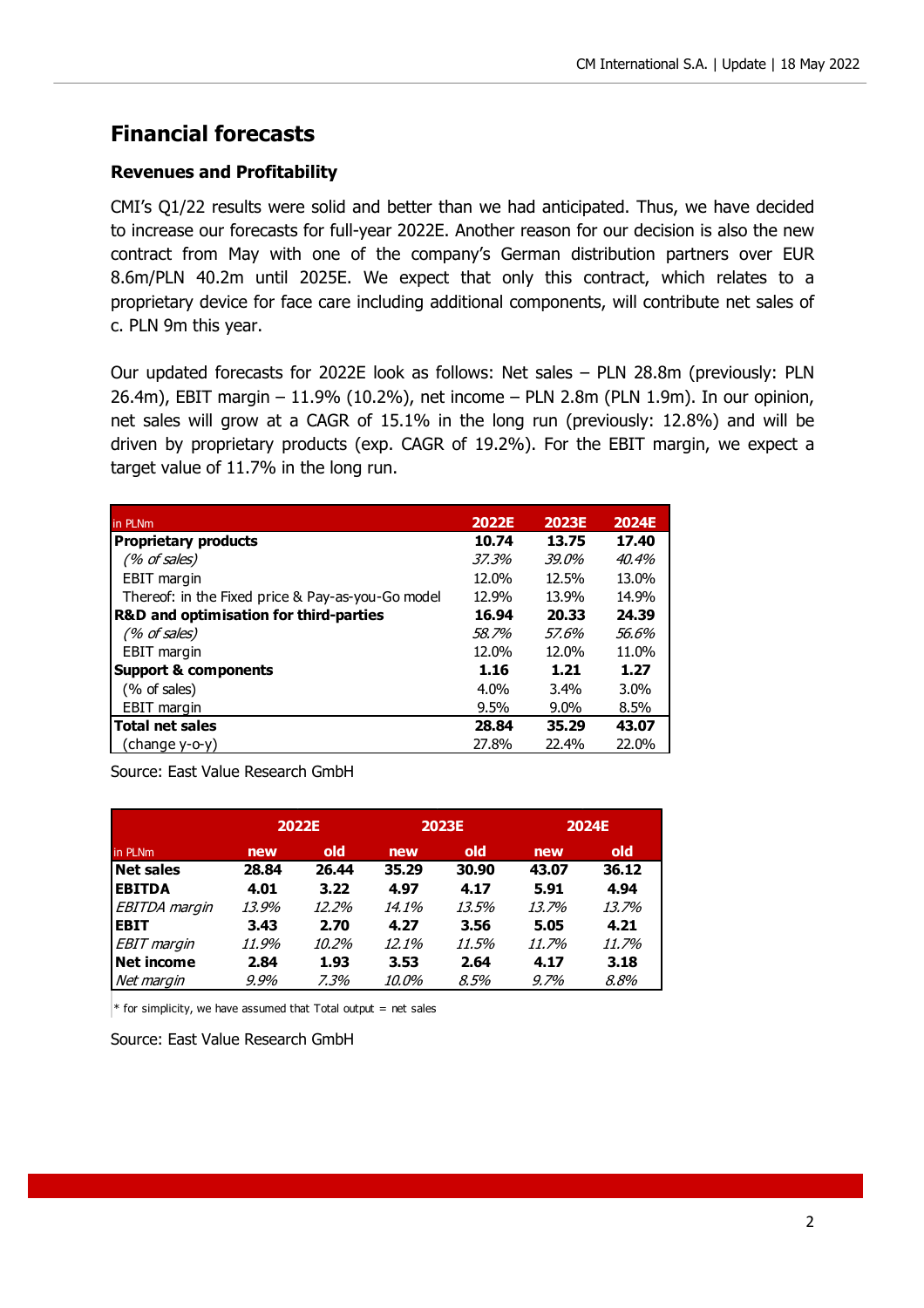| in PLNm           | 01/19        | Q2/19  | 03/19   | 04/19        | 2019     |       |       |         |          |       |       |
|-------------------|--------------|--------|---------|--------------|----------|-------|-------|---------|----------|-------|-------|
| Total output      | 3.41         | 5.13   | 3.87    | 5.77         | 18.19    |       |       |         |          |       |       |
| y-o-y change      | 103.5%       | 94.9%  | -4.1%   | 29.8%        | 42.2%    |       |       |         |          |       |       |
| <b>EBITDA</b>     | 0.59         | 0.80   | 0.66    | 0.27         | 2.32     |       |       |         |          |       |       |
| EBITDA margin     | 17.2%        | 15.7%  | 17.0%   | 4.7%         | 12.8%    |       |       |         |          |       |       |
| <b>EBIT</b>       | 0.53         | 0.74   | 0.59    | 0.01         | 1.87     |       |       |         |          |       |       |
| EBIT margin       | 15.4%        | 14.5%  | 15.3%   | 0.1%         | 10.3%    |       |       |         |          |       |       |
| <b>Net income</b> | 0.40         | 0.64   | 0.47    | -0.01        | 1.50     |       |       |         |          |       |       |
| Net margin        | 11.6%        | 12.5%  | 12.0%   | -0.1%        | 8.2%     |       |       |         |          |       |       |
|                   |              |        |         |              |          |       |       |         |          |       |       |
| in PLNm           | Q1/20        | Q2/20  | Q3/20   | Q4/20        | 2020     | Q1/21 | Q2/21 | Q3/21   | Q4/21    | 2021  | Q1/22 |
| Total output      | 4.99         | 4.50   | 3.69    | 3.35         | 16.53    | 6.37  | 6.90  | 3.45    | 5.85     | 22.57 | 8.00  |
| y-o-y change      | 46.5%        | -12.3% | -4.8%   | -42.0%       | $-9.1\%$ | 27.6% | 53.2% | $-6.4%$ | 74.9%    | 36.5% | 25.7% |
| <b>EBITDA</b>     | 0.58         | 0.88   | $-0.10$ | 0.40         | 1.77     | 1.16  | 2.33  | $-0.91$ | 0.10     | 2.67  | 1.12  |
| EBITDA margin     | 11.7%        | 19.6%  | $-2.7%$ | <i>12.0%</i> | 10.7%    | 18.2% | 33.8% | -26.4%  | 1.7%     | 11.8% | 14.0% |
| <b>EBIT</b>       | 0.53         | 0.80   | $-0.21$ | 0.30         | 1.41     | 1.05  | 2.22  | $-1.03$ | $-0.02$  | 2.22  | 1.00  |
| EBIT margin       | 10.5%        | 17.7%  | -5.6%   | 8.9%         | 8.5%     | 16.5% | 32.2% | -29.8%  | $-0.3\%$ | 9.9%  | 12.5% |
| <b>Net income</b> | 0.55         | 0.63   | $-0.22$ | 0.03         | 0.99     | 0.82  | 1.66  | $-0.89$ | $-0.20$  | 1.40  | 0.80  |
| Net margin        | <i>11.0%</i> | 14.0%  | -6.0%   | 0.9%         | 6.0%     | 12.9% | 24.1% | -25.8%  | $-3.3%$  | 6.2%  | 10.0% |

Source: Company information, East Value Research GmbH

#### **CAPEX and Working capital**

After updating our estimates based on the Q1 report, we now believe that gross CAPEX will reach PLN 2.1m (previously: PLN 2.5m) in 2022E. In the long run, we expect that it will amount to 2% (2%) of yearly net sales.

For working capital, we expect that its share in net sales will grow to c. 8% in the long run after 0.2% in 2021. We continue to assume that the cash conversion cycle will equal 30 days in the future (2021: -8 days).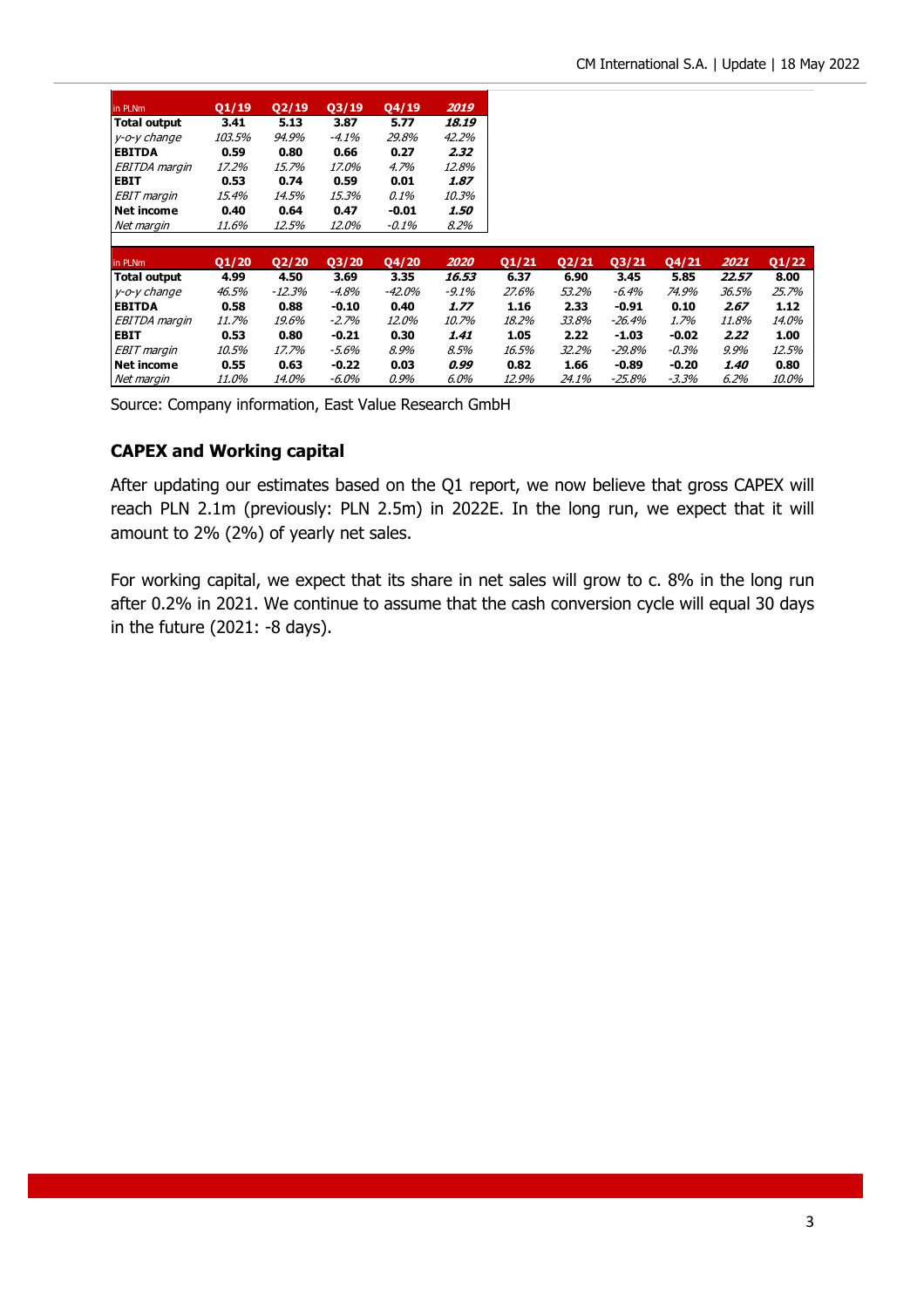## **Valuation**

We have valued CM International by using a DCF model only due to a lack of appropriate listed peers. With much higher WACC than before (12.9% vs. 8.1%), our model derives a new 12-months PT of PLN 37.80 (previously: PLN 54.30). Given the upside of 11.8% at current level, our BUY rating for CMI remains unchanged.

### **DCF model**

Below are the key assumptions of our DCF valuation:

- (1) Risk-free rate: Current yield of Polish long-term government bonds with maturity in 2047E is 6.4% (Source: www.boerse-stuttgart.de)
- (2) Beta: 4y average unlevered beta in 2018-2021 for companies from the Healthcare Products sector, which are based in Emerging Markets, is 1.28x (Source: www.damodaran.com)
- (3) Equity risk premium (Poland): 5.08% (Source: www.damodaran.com)
- (4) Target equity ratio: 100%
- (5) *WACC = Equity cost*:  $12.9\%$
- (6) Sales growth in the terminal period: 2%
- (7) Free cash flows are discounted to May 17, 2022

| in PLNm                                    |         | 2022E       | 2023E   | 2024E         | 2025E         | 2026E          | 2027E                       | 2028E          | 2029E          | <b>2030E</b>   |
|--------------------------------------------|---------|-------------|---------|---------------|---------------|----------------|-----------------------------|----------------|----------------|----------------|
| <b>Net sales</b>                           |         | 28.84       | 35.29   | 43.07         | 48.67         | 55.01          | 62.21                       | 67.67          | 73.62          | 80.10          |
| (y-o-y change)                             |         | 27.8%       | 22.4%   | 22.0%         | 13.0%         | 13.0%          | 13.1%                       | 8.8%           | 8.8%           | 8.8%           |
| <b>Operating profit</b>                    |         | 3.43        | 4.27    | 5.05          | 5.84          | 6.54           | 7.51                        | 7.98           | 8.65           | 9.37           |
| (operating margin)                         |         | 11.9%       | 12.1%   | 11.7%         | 12.0%         | 11.9%          | 12.1%                       | 11.8%          | 11.7%          | 11.7%          |
| <b>NOPLAT</b>                              |         | 2.78        | 3.46    | 4.09          | 4.73          | 5.30           | 6.09                        | 6.46           | 7.00           | 7.59           |
| + Depreciation & amortisation              |         | 0.58        | 0.71    | 0.86          | 0.97          | 1.10           | 1.24                        | 1.35           | 1.47           | 1.60           |
| = Net operating cash flow                  |         | 3.36        | 4.16    | 4.95          | 5.70          | 6.40           | 7.33                        | 7.82           | 8.48           | 9.19           |
| - Total investments (Capex and WC)         |         | $-5.99$     | $-1.93$ | $-2.16$       | $-0.94$       | $-1.11$        | $-2.16$                     | $-1.84$        | $-2.08$        | $-2.15$        |
| Capital expenditures                       |         | $-2.07$     | $-2.21$ | $-1.86$       | $-0.98$       | $-1.10$        | $-1.25$                     | $-1.36$        | $-1.47$        | $-1.60$        |
| Working capital                            |         | $-3.92$     | 0.28    | $-0.30$       | 0.03          | $-0.01$        | $-0.92$                     | $-0.48$        | $-0.61$        | $-0.54$        |
| $=$ Free cash flow (FCF)                   |         | $-2.63$     | 2.24    | 2.79          | 4.76          | 5.28           | 5.17                        | 5.98           | 6.39           | 7.04           |
| PV of FCF's                                |         | $-2.44$     | 1.84    | 2.03          | 3.07          | 3.02           | 2.61                        | 2.68           | 2.54           | 2.48           |
|                                            |         |             |         |               |               |                |                             |                |                |                |
| PV of FCFs in explicit period              | 17.81   |             |         |               |               |                |                             |                |                |                |
| PV of FCFs in terminal period              | 24.37   |             |         |               |               |                |                             |                |                |                |
| <b>Enterprise value (EV)</b>               | 42.18   |             |         |               |               |                |                             |                |                |                |
| + Net cash / - net debt (31 March 2022E)   | $-1.90$ |             |         |               |               |                |                             |                |                |                |
| + Investments / - minorities               | 0.00    |             |         |               |               |                |                             |                |                |                |
| Shareholder value                          | 40.28   |             |         |               |               |                |                             |                |                |                |
|                                            |         |             |         |               |               |                | <b>Terminal EBIT margin</b> |                |                |                |
| Number of shares outstanding (m)           | 1.20    |             |         |               |               |                |                             |                |                |                |
| <b>WACC</b>                                | 12.9%   |             | 8.9%    | 8.7%<br>55.28 | 9.7%<br>59.60 | 10.7%<br>63.92 | 11.7%<br>68.24              | 12.7%          | 13.7%<br>76.88 | 14.7%<br>81.20 |
| Cost of equity                             | 12.9%   |             | 9.9%    | 47.17         | 50.66         | 54.15          | 57.63                       | 72.56<br>61.12 | 64.61          | 68.09          |
| Pre-tax cost of debt                       | 6.0%    |             | 10.9%   | 40.89         | 43.75         | 46.61          | 49.47                       | 52.34          | 55.20          | 58.06          |
| Normal tax rate                            | 19.0%   | <b>WACC</b> | 11.9%   | 35.88         | 38.26         | 40.64          | 43.02                       | 45.40          | 47.78          | 50.16          |
| After-tax cost of debt                     | 4.9%    |             | 12.9%   | 31.79         | 33.79         | 35.80          | 37.80                       | 39.80          | 41.81          | 43.81          |
| Share of equity                            | 100.0%  |             | 13.9%   | 28.40         | 30.10         | 31.80          | 33.50                       | 35.20          | 36.90          | 38.60          |
| Share of debt                              | 0.0%    |             | 14.9%   | 25.54         | 26.99         | 28.44          | 29.90                       | 31.35          | 32.81          | 34.26          |
| <b>Fair value per share in PLN</b>         | 33.48   |             | 15.9%   | 23.09         | 24.34         | 25.60          | 26.85                       | 28.10          | 29.35          | 30.61          |
| Fair value per share in PLN (in 12 months) | 37.80   |             |         |               |               |                |                             |                |                |                |

Source: East Value Research GmbH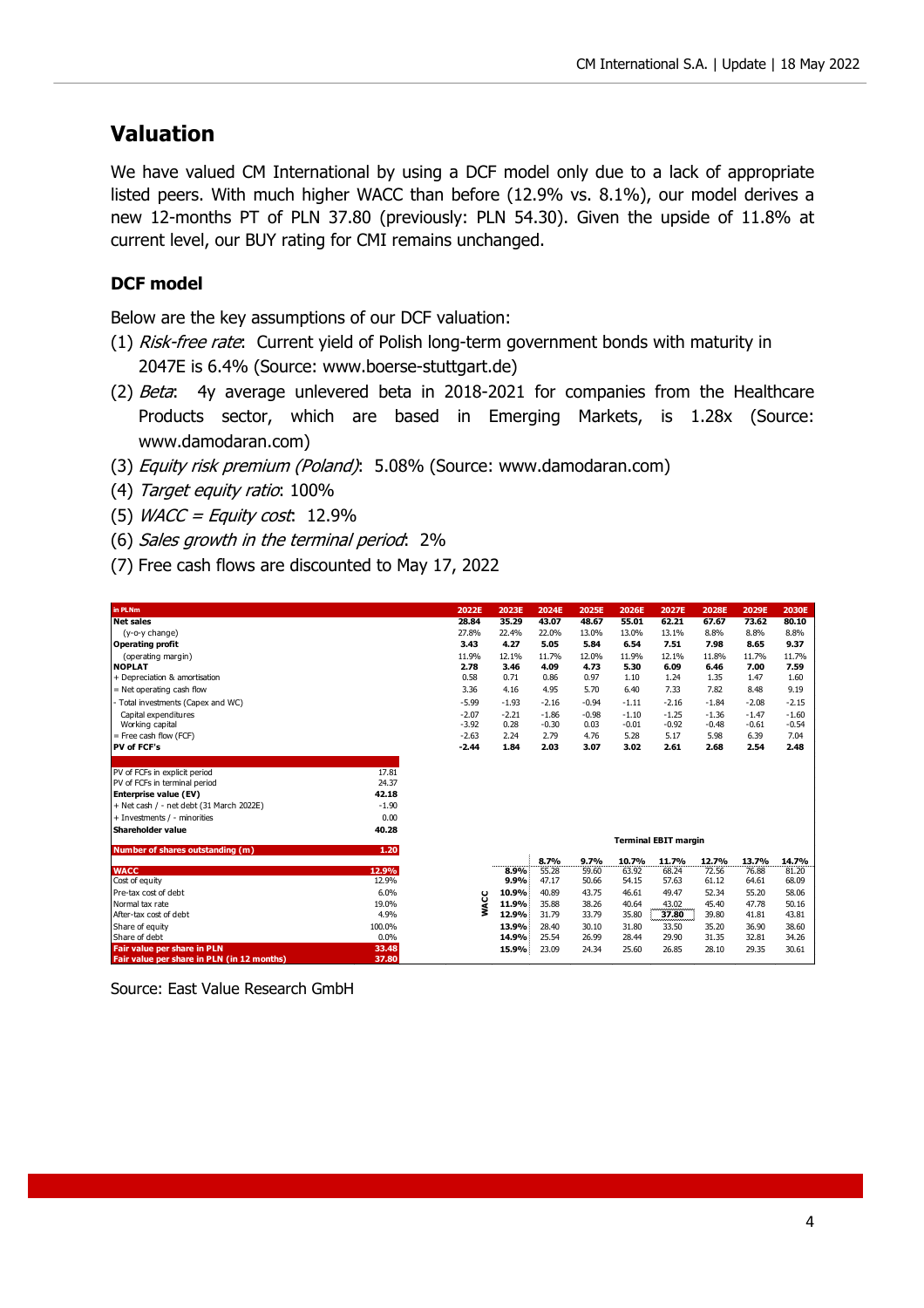#### **Peer Group Analysis**

While there are no comparable companies in Poland, we have found six international providers of beauty devices, which are comparable to CMI. Companies like Johnson & Johnson, AbbVie and Bausch Health are also active in the area of aesthetic medicine, but are too diversified, in our view. Most aesthetic medicine devices that are available on the market are from Chinese producers and are usually cheap, single-functional, unreliable and come without support.

- (1) Syneron Medical Ltd.: Syneron Medical is based in Yokneam Illit/Israel and is 100% owned by the PE fund Apax Partners. The company develops products based on its proprietary Electro-Optical Synergy technology, which uses the synergy between electrical energy and optical energy to provide aesthetic medical treatments. Its products are used for various non-invasive aesthetic medical procedures, including hair removal, wrinkle reduction, rejuvenation of the skin's appearance through the treatment of superficial benign vascular and pigmented lesions, acne treatment, treatment of leg veins, treatment for the temporary reduction in the appearance of cellulite and thigh circumference, ablation and resurfacing of the skin, laser-assisted lipolysis, and tattoo removal. The company also provides cosmetic and aesthetic lasers; light-based systems used by physicians and personal care practitioners; non-invasive technologies for fat cell destruction and body sculpting; and Viador system, a handheld device with a radiofrequency-needle array for use in transdermal delivery of biologic drug-products through a system-specific skin patch.
- (2) Lumenis Ltd.: Lumenis, which is based in Yokneam/Israel, is 100%-owned by Baring Private Equity Asia. In its Ophthalmic segment, the company sells ophthalmology laser systems and accessories, such as laser links, slit lamp microscopes, laser indirect ophthalmoscopes, physician eye safety filters, surgical laser probes, and others to ophthalmic practices, outpatient clinics, and ophthalmology departments of hospitals primarily for use in retinal treatment and glaucoma/secondary cataract applications, as well as for refractive applications. In the Aesthetic segment, it offers aesthetic laser energy-based systems to physicians primarily for skin treatment and hair removal applications.
- (3) *Sisram Medical Ltd.*: Sisram Medical, which is based in Caesarea/Israel, is an investment holding company that through its subsidiaries (e.g. Alma Laser) designs, develops, manufactures, and sells energy-based aesthetic medical, minimally invasive treatment systems, and non-energy based devices and cosmeceuticals. It offers a portfolio of treatment systems for non-invasive medical aesthetic treatments, including hair removal, skin rejuvenation, skin resurfacing, vascular and pigmented lesions treatment, body contouring, skin tightening, tattoo removal, acne treatment, and cellulite reduction; and minimally invasive treatments, such as laser assisted liposuction and fat grafting, and feminine health, as well as treatment of varicose veins and ear, nose, and throat procedures.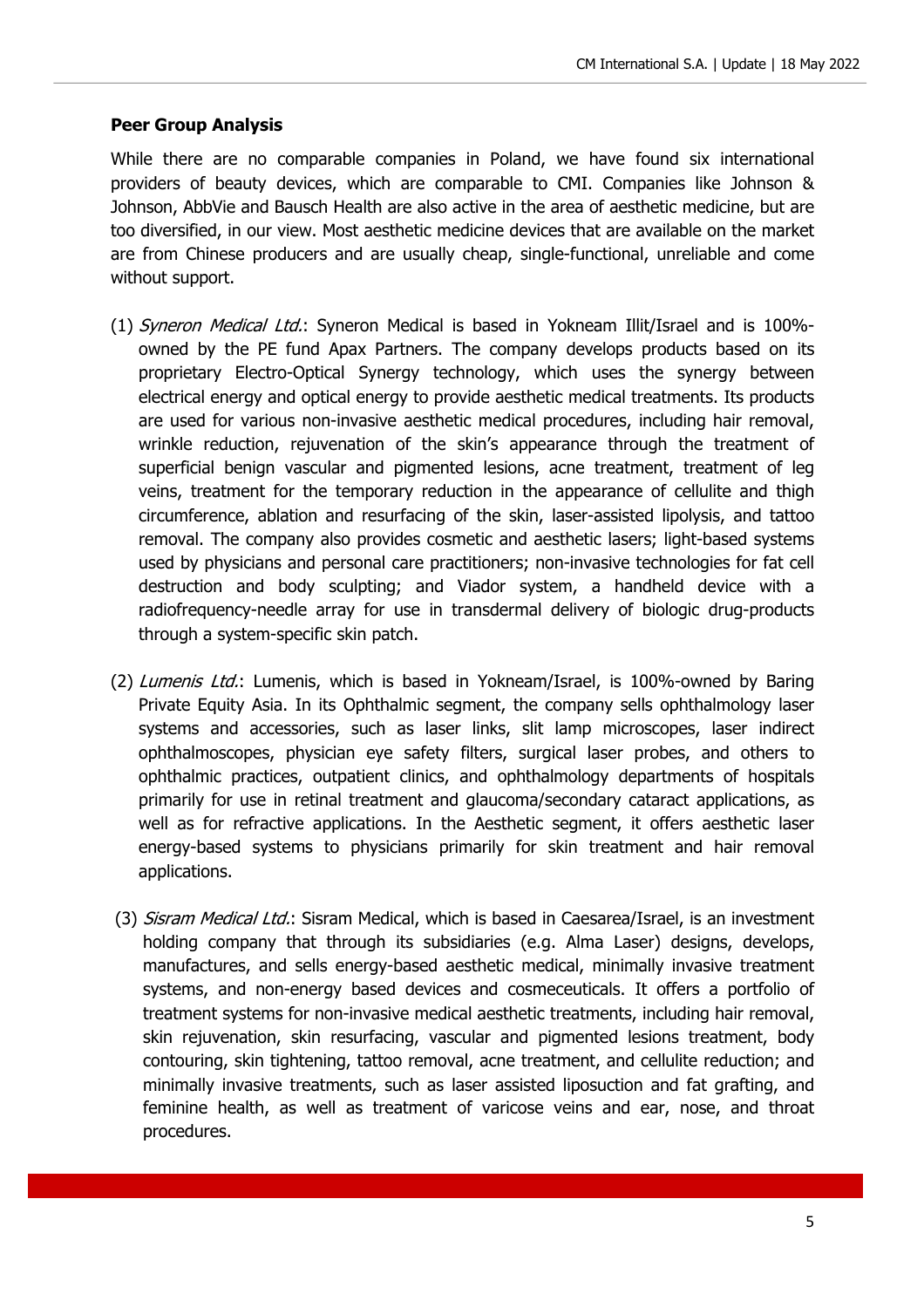The company also provides beauty product lines, such as Rejuve and Spadeep.

In 2021, Sisram Medical had revenues of HKD 2.3bn and an EBIT margin of 14.5%. Currently, it has a market cap of HKD 3.5bn and is trading at an EV/Sales 2022E of 0.9x (Source: CapitalIQ).

- (4) Cutera Inc.: Cutera, which is based in Brisbane/US, provides research, development, manufacture, marketing, and servicing of laser and energy-based aesthetics systems for practitioners worldwide. Its products include for example truSculpt flex, a bio-electrical muscle stimulation device for treating patients at all fitness levels; truSculpt for the nonsurgical body sculpting market; Juliet, a laser for women's intimate health; Secret RF, a fractional radio frequency microneedling device for skin revitalization; excel HR platform, a hair removal solution for various skin types; excel V+, a vascular and benign pigmented lesion treatment platform; and xeo platform, a multi-application platform on which a customer purchases hand piece applications for the removal of unwanted hair, treatment of vascular lesions, and skin revitalization. In 2021, Cutera generated revenues of USD 231.3m and an EBIT margin of 0.9%. Currently, it has a market cap of USD 909.1m. Based on CapitalIQ data, it is trading at EV/Sales 2022E and EV/EBITDA 2022E multiples of 3.6x and 170.1x respectively.
- (5) Cynosure Inc.: Cynosure, which is based in Westford/US and 100%-owned by Clayton, Dublier & Rice LLC, develops and manufactures a diverse range of leading treatment applications for hair removal, skin revitalization, scar reduction, gynaecological health, body contouring etc.
- (6) Venus Concept Inc.: Venus Concept, which is headquartered in Toronto/Canada, is a Canadian company that develops and manufactures devices for the medical aesthetic market. It offers a range of products and services under various brands, including Venus Versa (face, body, hair removal), Venus Viva (face), Venus Legacy (face & body), Venus Glow (face), Venus Glow Serums (face), Venus Bliss (body), Venus Velocity (hair removal), Venus Epileve (hair removal), Venus Viva MD (body), ARTAS iX (hair restoration), NeoGraft (hair restoration), VERO Hair (hair restoration). In 2021, Venus Concept generated revenues of USD 105.6m and an EBIT margin of -16.6%. Currently, it has a market cap of USD 50.6m and is trading at an EV/Sales 2022E multiple of 0.9x.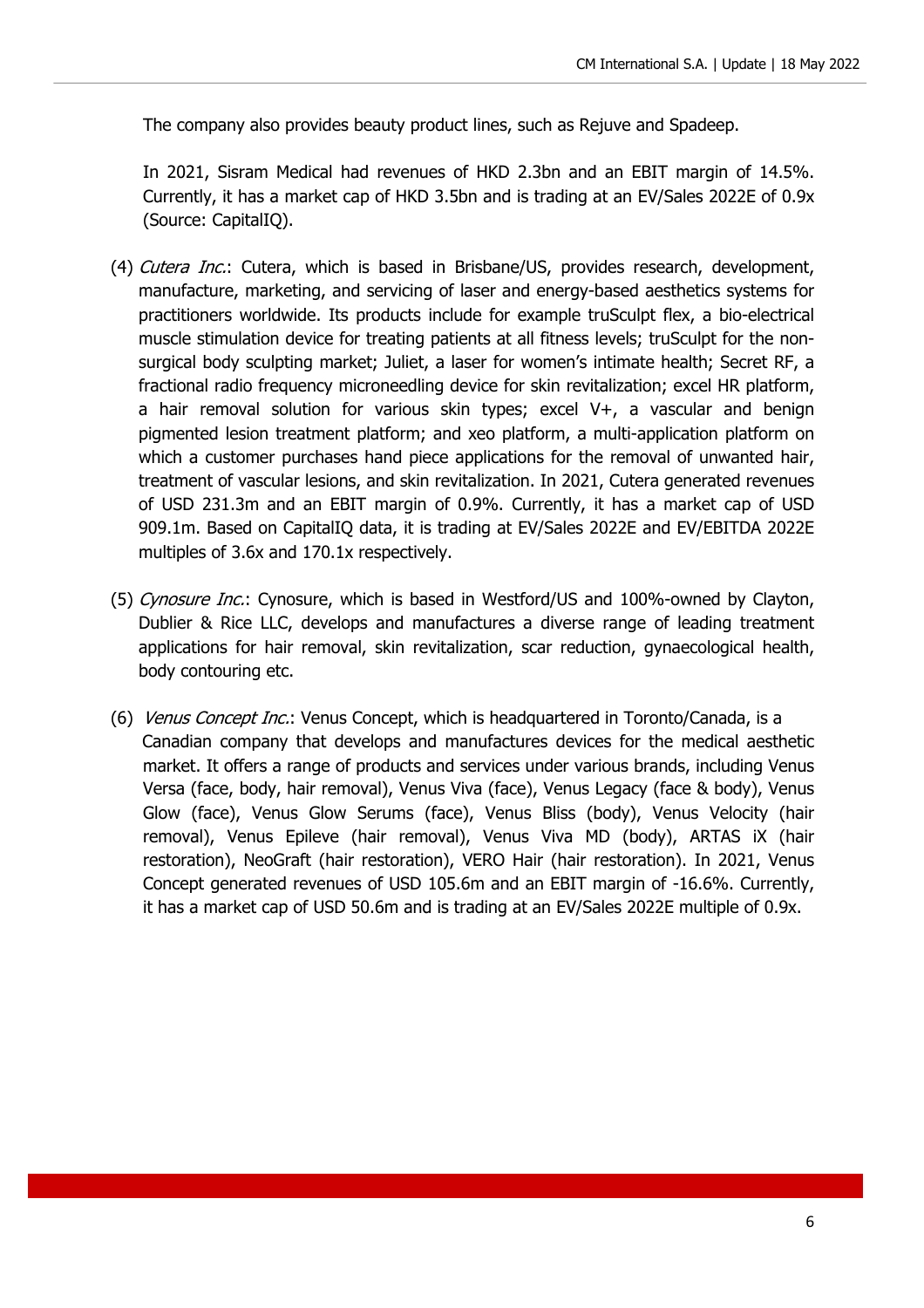# **Profit and loss statement**

| in PLNm                  | 2019      | 2020      | 2021      | 2022E     | 2023E     | 2024E     |
|--------------------------|-----------|-----------|-----------|-----------|-----------|-----------|
| <b>Net sales</b>         | 18.30     | 16.74     | 22.13     | 28.84     | 35.29     | 43.07     |
| Change of inventories    | $-0.11$   | $-0.21$   | 0.43      | 0.00      | 0.00      | 0.00      |
| <b>Total output</b>      | 18.19     | 16.53     | 22.57     | 28.84     | 35.29     | 43.07     |
| Cost of goods sold       | $-12.39$  | $-10.96$  | $-16.23$  | $-21.03$  | $-25.39$  | $-30.55$  |
| <b>Gross profit</b>      | 5.80      | 5.56      | 6.33      | 7.81      | 9.91      | 12.52     |
| Other operating income   | 0.08      | 0.82      | 1.56      | 0.39      | 0.40      | 0.41      |
| Personnel costs          | $-2.86$   | $-3.88$   | $-3.87$   | $-3.98$   | $-5.05$   | $-6.37$   |
| Other operating expenses | $-0.70$   | $-0.74$   | $-1.36$   | $-0.21$   | $-0.28$   | $-0.64$   |
| <b>EBITDA</b>            | 2.32      | 1.77      | 2.67      | 4.01      | 4.97      | 5.91      |
| Depreciation             | $-0.45$   | $-0.35$   | $-0.45$   | $-0.58$   | $-0.71$   | $-0.86$   |
| <b>Operating income</b>  | 1.87      | 1.41      | 2.22      | 3.43      | 4.27      | 5.05      |
| Net financial result     | $-0.06$   | $-0.24$   | $-0.32$   | 0.08      | 0.09      | 0.10      |
| <b>EBT</b>               | 1.81      | 1.17      | 1.90      | 3.51      | 4.36      | 5.15      |
| Income taxes             | $-0.32$   | $-0.19$   | $-0.51$   | $-0.67$   | $-0.83$   | $-0.98$   |
| Net income / loss        | 1.50      | 0.99      | 1.40      | 2.84      | 3.53      | 4.17      |
| <b>EPS</b>               | 1.24      | 0.82      | 1.16      | 2.36      | 2.93      | 3.47      |
| <b>DPS</b>               | 0.00      | 0.00      | 0.00      | 0.00      | 0.00      | 0.00      |
| Share in total output    |           |           |           |           |           |           |
| Total output             | 100.00 %  | 100.00 %  | 100.00 %  | 100.00 %  | 100.00 %  | 100.00 %  |
| Cost of goods sold       | $-68.12%$ | $-66.33%$ | $-71.93%$ | $-72.93%$ | $-71.93%$ | -70.93 %  |
| Gross profit             | 31.88 %   | 33.67 %   | 28.07 %   | 27.07 %   | 28.07 %   | 29.07 %   |
| Other operating income   | 0.45%     | 4.94 %    | 6.93 %    | 1.36 %    | 1.13 %    | 0.95 %    |
| Personnel costs          | $-15.73%$ | $-23.46%$ | $-17.14%$ | $-13.80%$ | $-14.30%$ | $-14.80%$ |
| Other operating expenses | $-3.83%$  | $-4.46%$  | $-6.01%$  | $-0.72%$  | $-0.81%$  | $-1.48%$  |
| <b>EBITDA</b>            | 12.77 %   | 10.68 %   | 11.85 %   | 13.90 %   | 14.09 %   | 13.73 %   |
| Depreciation             | $-2.50%$  | $-2.15%$  | $-2.00%$  | $-2.00%$  | $-2.00%$  | $-2.00%$  |
| Operating income         | 10.28 %   | 8.54 %    | 9.85 %    | 11.90 %   | 12.09 %   | 11.73 %   |
| Net financial result     | $-0.31%$  | $-1.43%$  | $-1.42%$  | 0.28%     | 0.25%     | 0.23%     |
| <b>EBT</b>               | 9.97 %    | 7.11 %    | 8.43 %    | 12.18 %   | 12.35 %   | 11.97 %   |
| Income taxes             | $-1.74%$  | $-1.15%$  | $-2.24%$  | $-2.31%$  | $-2.35%$  | $-2.27%$  |
| Net income / loss        | 8.23 %    | 5.96 %    | 6.19 %    | 9.86 %    | 10.00 %   | 9.69 %    |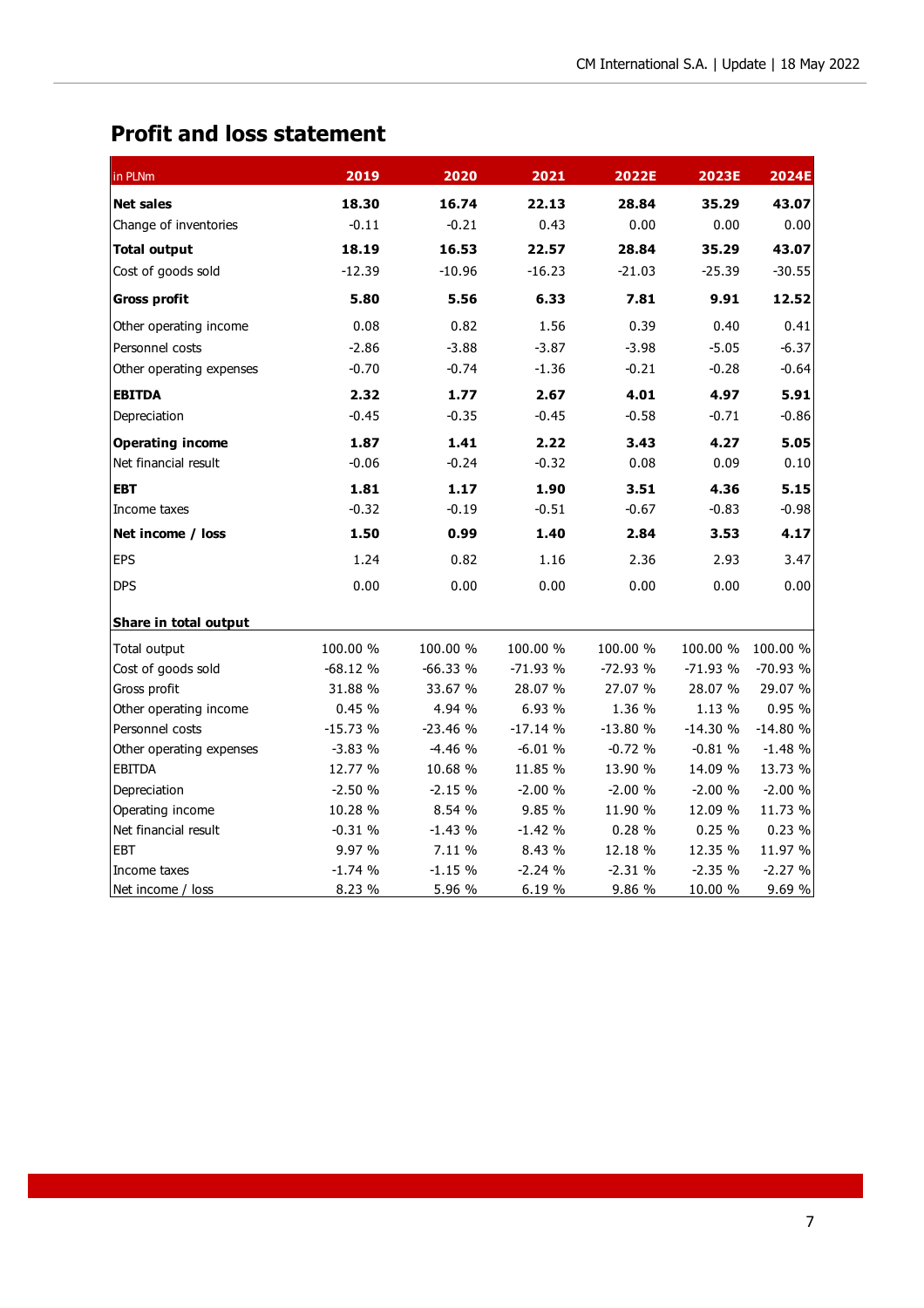## **Balance Sheet**

| in PLNm                              | 2019  | 2020  | 2021  | 2022E | 2023E | 2024E |
|--------------------------------------|-------|-------|-------|-------|-------|-------|
| Cash and equivalents                 | 1.15  | 2.07  | 1.48  | 0.89  | 1.70  | 3.77  |
| Short-term financial assets          | 0.00  | 0.00  | 0.00  | 0.00  | 0.00  | 0.00  |
| Inventories                          | 2.86  | 2.93  | 4.36  | 5.18  | 5.70  | 6.19  |
| Trade accounts and notes receivables | 1.40  | 1.04  | 2.49  | 3.24  | 4.05  | 5.04  |
| Other current assets                 | 0.67  | 0.02  | 0.03  | 0.03  | 0.04  | 0.05  |
| <b>Current assets, total</b>         | 6.07  | 6.05  | 8.35  | 9.35  | 11.49 | 15.06 |
| Property, plant and equipment        | 5.34  | 6.00  | 8.47  | 9.97  | 11.47 | 12.47 |
| Other intangible assets              | 0.02  | 0.00  | 0.02  | 0.01  | 0.01  | 0.01  |
| Goodwill                             | 0.11  | 0.10  | 0.09  | 0.09  | 0.09  | 0.09  |
| Other long-term assets               | 0.00  | 0.00  | 0.00  | 0.00  | 0.00  | 0.00  |
| Deferred tax assets                  | 0.02  | 0.00  | 0.03  | 0.00  | 0.00  | 0.00  |
| Non-current assets, total            | 5.49  | 6.11  | 8.61  | 10.07 | 11.57 | 12.57 |
| <b>Total assets</b>                  | 11.57 | 12.16 | 16.96 | 19.42 | 23.06 | 27.63 |
| Trade payables                       | 3.21  | 3.47  | 6.51  | 4.10  | 5.62  | 6.71  |
| Other short-term liabilities         | 0.58  | 0.00  | 0.31  | 0.39  | 0.48  | 0.59  |
| Short-term financial debt            | 0.29  | 0.00  | 0.00  | 0.00  | 0.00  | 0.00  |
| Pension provision                    | 0.00  | 0.00  | 0.00  | 0.00  | 0.00  | 0.00  |
| Provisions                           | 0.01  | 0.00  | 0.60  | 0.00  | 0.00  | 0.00  |
| Current liabilities, total           | 4.09  | 3.47  | 7.42  | 4.49  | 6.10  | 7.30  |
| Long-term financial debt             | 3.34  | 3.57  | 3.09  | 5.69  | 4.19  | 3.39  |
| Pension provision                    | 0.00  | 0.00  | 0.00  | 0.00  | 0.00  | 0.00  |
| Other long-term liabilities          | 0.00  | 0.00  | 0.00  | 0.00  | 0.00  | 0.00  |
| Deferred tax liabilities             | 0.00  | 0.00  | 0.06  | 0.00  | 0.00  | 0.00  |
| Long-term liabilities, total         | 3.34  | 3.57  | 3.15  | 5.69  | 4.19  | 3.39  |
| <b>Total liabilities</b>             | 7.43  | 7.04  | 10.57 | 10.18 | 10.30 | 10.69 |
| Shareholders equity, total           | 4.13  | 5.12  | 6.39  | 9.24  | 12.77 | 16.94 |
| Minority interests                   | 0.00  | 0.00  | 0.00  | 0.00  | 0.00  | 0.00  |
| <b>Total equity and debt</b>         | 11.57 | 12.16 | 16.96 | 19.42 | 23.06 | 27.63 |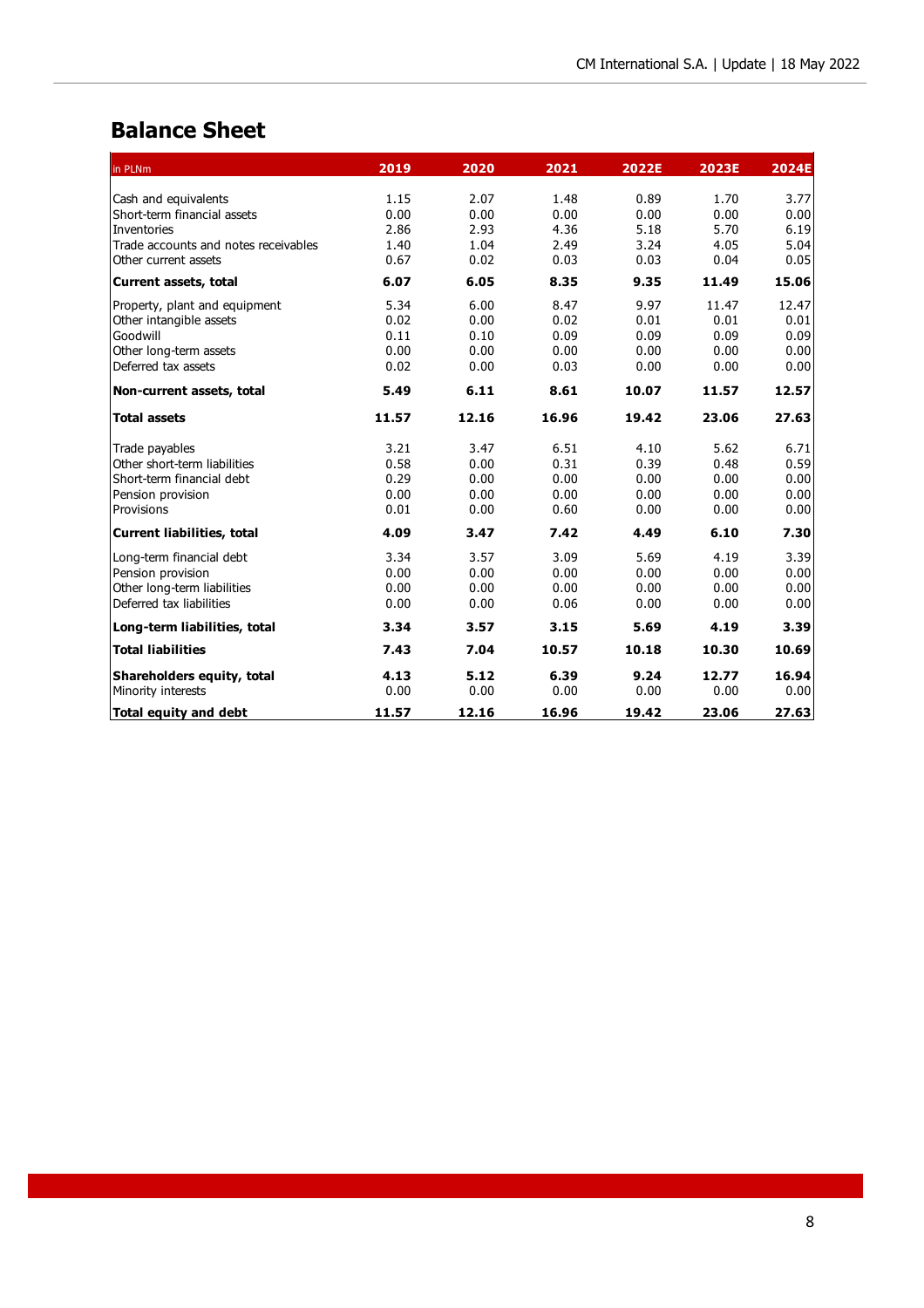## **Cash Flow Statement**

| in PLNm                             | 2019    | 2020    | 2021    | 2022E   | <b>2023E</b> | <b>2024E</b> |
|-------------------------------------|---------|---------|---------|---------|--------------|--------------|
| Net income / loss                   | 1.50    | 0.99    | 1.40    | 2.84    | 3.53         | 4.17         |
| Depreciation                        | 0.45    | 0.35    | 0.45    | 0.58    | 0.71         | 0.86         |
| Change of working capital           | $-1.05$ | $-0.50$ | $-1.43$ | $-3.92$ | 0.28         | $-0.30$      |
| <b>Others</b>                       | 0.04    | 0.16    | 0.75    | 0.63    | 0.00         | 0.00         |
| Net operating cash flow             | 0.94    | 1.01    | 1.16    | 0.13    | 4.52         | 4.74         |
| <b>Cash flow from investing</b>     | $-3.82$ | $-0.17$ | $-2.90$ | $-2.07$ | $-2.21$      | $-1.86$      |
| Free cash flow                      | $-2.87$ | 0.83    | $-1.74$ | $-1.94$ | 2.31         | 2.88         |
| <b>Cash flow from financing</b>     | 2.81    | 0.09    | 1.11    | 1.35    | $-1.50$      | $-0.80$      |
| Change of cash                      | $-0.06$ | 0.92    | $-0.58$ | $-0.60$ | 0.81         | 2.08         |
| Cash at the beginning of the period | 1.21    | 1.15    | 2.07    | 1.48    | 0.89         | 1.70         |
| Cash at the end of the period       | 1.15    | 2.07    | 1.48    | 0.89    | 1.70         | 3.77         |

# **Financial ratios**

|                                         | 2019     | 2020    | 2021     | 2022E    | 2023E  | 2024E    |
|-----------------------------------------|----------|---------|----------|----------|--------|----------|
| Profitability and balance sheet quality |          |         |          |          |        |          |
| Gross margin                            | 31.88%   | 33.67%  | 28.07%   | 27.07%   | 28.07% | 29.07%   |
| EBITDA margin                           | 12.77%   | 10.68%  | 11.85%   | 13.90%   | 14.09% | 13.73%   |
| EBIT margin                             | 10.28%   | 8.54%   | 9.85%    | 11.90%   | 12.09% | 11.73%   |
| Net margin                              | 8.23%    | 5.96%   | 6.19%    | 9.86%    | 10.00% | 9.69%    |
| Return on equity (ROE)                  | 43.43%   | 21.31%  | 24.28%   | 36.40%   | 32.08% | 28.10%   |
| Return on assets (ROA)                  | 13.42%   | 10.05%  | 10.13%   | 14.24%   | 14.92% | 14.75%   |
| Return on capital employed (ROCE)       | 20.64%   | 13.62%  | 17.11%   | 18.62%   | 20.38% | 20.13%   |
| Economic Value Added (in PLNm)          | 0.58     | 0.06    | 0.40     | 0.85     | 1.27   | 1.47     |
| Net debt (in PLNm)                      | 2.48     | 1.50    | 1.61     | 4.80     | 2.50   | $-0.38$  |
| Net gearing                             | 60.01%   | 29.35%  | 25.16%   | 52.02%   | 19.55% | $-2.24%$ |
| Equity ratio                            | 35.74%   | 42.10%  | 37.68%   | 47.57%   | 55.36% | 61.32%   |
| Current ratio                           | 1.48     | 1.74    | 1.13     | 2.08     | 1.88   | 2.06     |
| Quick ratio                             | 0.62     | 0.89    | 0.53     | 0.92     | 0.94   | 1.21     |
| Net interest cover                      | $-33.54$ | $-5.97$ | $-6.93$  | 42.90    | 47.42  | 50.53    |
| Net debt/EBITDA                         | 1.07     | 0.85    | 0.60     | 1.20     | 0.50   | $-0.06$  |
| Tangible BVPS                           | 3.34     | 4.17    | 5.24     | 7.60     | 10.53  | 14.00    |
| Capex/Sales                             | 22.32%   | 5.98%   | 12.95%   | 7.18%    | 6.25%  | 4.32%    |
| Working capital/Sales                   | 6.22%    | 3.12%   | 0.22%    | 13.77%   | 10.46% | 9.26%    |
| Cash Conversion Cycle (in days)         | 18       | 5       | $-8$     | $-5$     | $-3$   | 0        |
| <b>Trading multiples</b>                |          |         |          |          |        |          |
| EV/Sales                                | 2.33     | 2.54    | 1.92     | 1.48     | 1.21   | 0.99     |
| EV/EBITDA                               | 18.32    | 24.10   | 15.92    | 10.62    | 8.56   | 7.20     |
| EV/EBIT                                 | 22.78    | 30.16   | 19.14    | 12.40    | 9.97   | 8.42     |
| P/Tangible BVPS                         | 10.11    | 8.11    | 6.46     | 4.45     | 3.21   | 2.41     |
| P/E                                     | 27.18    | 41.25   | 29.10    | 14.29    | 11.52  | 9.74     |
| P/FCF                                   | $-14.15$ | 48.81   | $-23.37$ | $-20.92$ | 17.61  | 14.14    |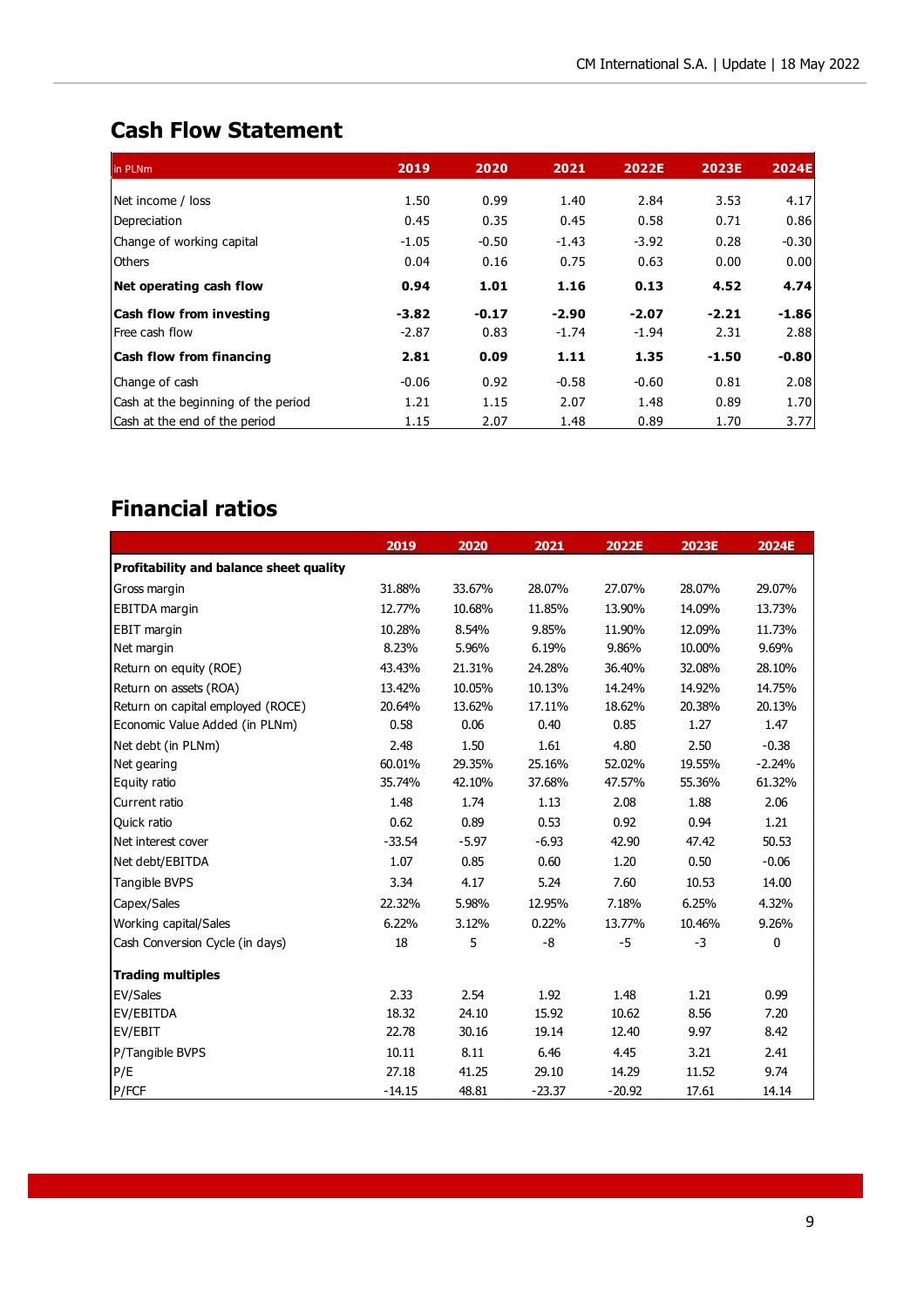## **Disclaimer**

This document (prepared on 17 May 2022) does neither constitute an offer nor a request to buy or sell any securities. It only serves informational purposes. This document only contains a non-binding opinion on the mentioned securities and market conditions at the time of its publication. Due to the general character of its content this document does not replace investment advice. Moreover, in contrast to especially approved prospectuses, it does not provide information, which is necessary for taking investment decisions.

All information, which have been used in this document, and the statements that have been made, are based on sources, which we think are reliable. However, we do not guarantee their correctness or completeness. The expressions of opinion, which it contains, show the author's personal view at a given moment. These opinions can be changed at any time and without further notice.

A liability of the analyst or of the institution, which has mandated him, should be excluded from both direct and indirect damages.

This confidential study has only been made available to a limited number of recipients. A disclosure or distribution to third-parties is only allowed with East Value Research' approval. All valid capital market rules, which relate to the preparation, content as well as distribution of research in different countries, should be applied and respected by both the supplier and recipient.

Distribution in the United Kingdom: In the UK this document shall only be distributed to persons who are described in Section 11 (3) of the Financial Services Act 1986 (Investment Advertisements) (Exemptions) Order 1996 (as amended). This research may not be distributed and forwarded directly or indirectly to any other group of individuals. The distribution of this document in other international jurisdictions may be restricted by law and individuals who possess this study should inform themselves about any existing restrictions and comply with them.

Neither this document nor any copy of it may be taken or sent to the United States of America, Canada, Japan or Australia or distributed, directly or indirectly, in the United States of America, Canada, Japan or Australia or to any resident thereof. Any failure to comply with these restrictions may constitute a violation of United States, Canadian, Japanese or Australian securities laws or the law of any other jurisdiction.

Declaration according to § 34b WpHG and FinAnV on potential conflicts of interest (As of July 24, 2013): East Value Research has been commissioned to prepare this report by CM International S.A.